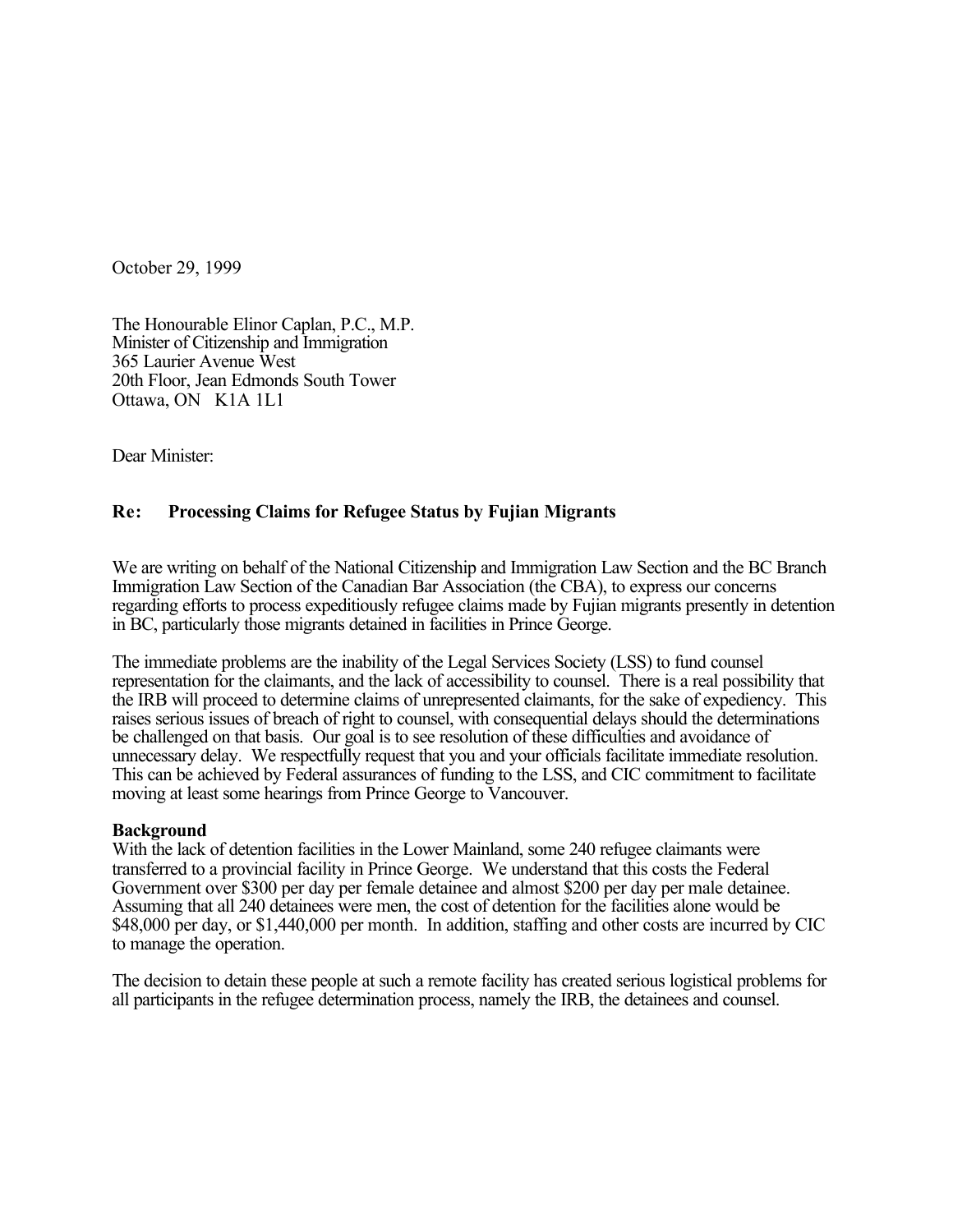Over the past weeks, representatives of the BC Branch Section have met with the LSS and the CRDD in an effort to resolve the bottleneck presently impeding processing of the Fujian claims in the CRDD. The CBA certainly appreciates the public interest in seeing the refugee claims expeditiously and fairly processed to conclusion. Our primary concern is for the claimants, individuals who have been detained now for as long as three months and whose detentions will continue pending resolution of claims and issues of removal.

# **IRB Logistics and Costs**

The IRB has indicated their wish to deal with these detained cases on a priority basis. To this end, they have, for example, set a timetable that would see all of the cases ready to proceed to hearing no later than December 15, 1999, notwithstanding the fact that many of the detainees have not yet been served with their PIF packages and are without counsel. The IRB has also decided to establish a hearing facility at Prince George, so the costs of the hearings must be absorbed by the IRB rather than CIC. Yet CIC made the decision to detain these individuals at a remote location.

## **Legal Services Society Costs**

The LSS, on which most detainees must rely for the appointment of counsel, is faced with an expenditure of over \$1,000,000 to provide legal representation for claimants from Boats 1, 2, 3 and 4.

The LSS is in a very difficult position. They have a statutory mandate to provide legal representation to those refugee claimants financially eligible for coverage. On the other hand, there are serious limitations on their financial resources. The LSS has indicated that while they may be in a position to provide legal aid counsel to the detainees in Prince George, they cannot cover the cost of travel and accommodation for counsel to fly from Vancouver to Prince George. Only about six lawyers in Prince George are willing to take on legal aid cases, none with much refugee experience, and even these lawyers are only willing to take on five or six cases each.

Qualified interpreters must also be made available. Since there is a shortage of such interpreters in Prince George, additional costs will be incurred for travel and accommodation for interpreters.

## **The Immigration Bar Wants to Help**

The immigration bar, comprised primarily of lawyers from the Lower Mainland, is ready and willing to represent the claimants on a reduced Legal Aid referral tariff. Without resolution of the LSS funding dilemma, no referrals have been made.

In meetings held over the past weeks, jointly and separately with the LSS and the CRDD, the BC-CBA Immigration Law Section has endeavored to identify the points of delay and solutions for resolution. The immediate difficulties requiring resolution are:

- the inability of LSS to make referrals of counsel due to funding shortage; and
- the lack of accessibility to counsel, due to location of detention and proposed hearings.

The BC-CBA Immigration Law Section has proposed that a team of experienced counsel travel to Prince George in three 3- week sessions to compete PIF documentation and proceed with hearings. Counsel would be responsible for blocks of claimants with LSS tariffs applied at reduced rates to reflect economies of scale.

At the same time, blocks of claimants could be rotated to temporary detention in Vancouver, for hearings where there exists a pool of readily available counsel if LSS funding is available.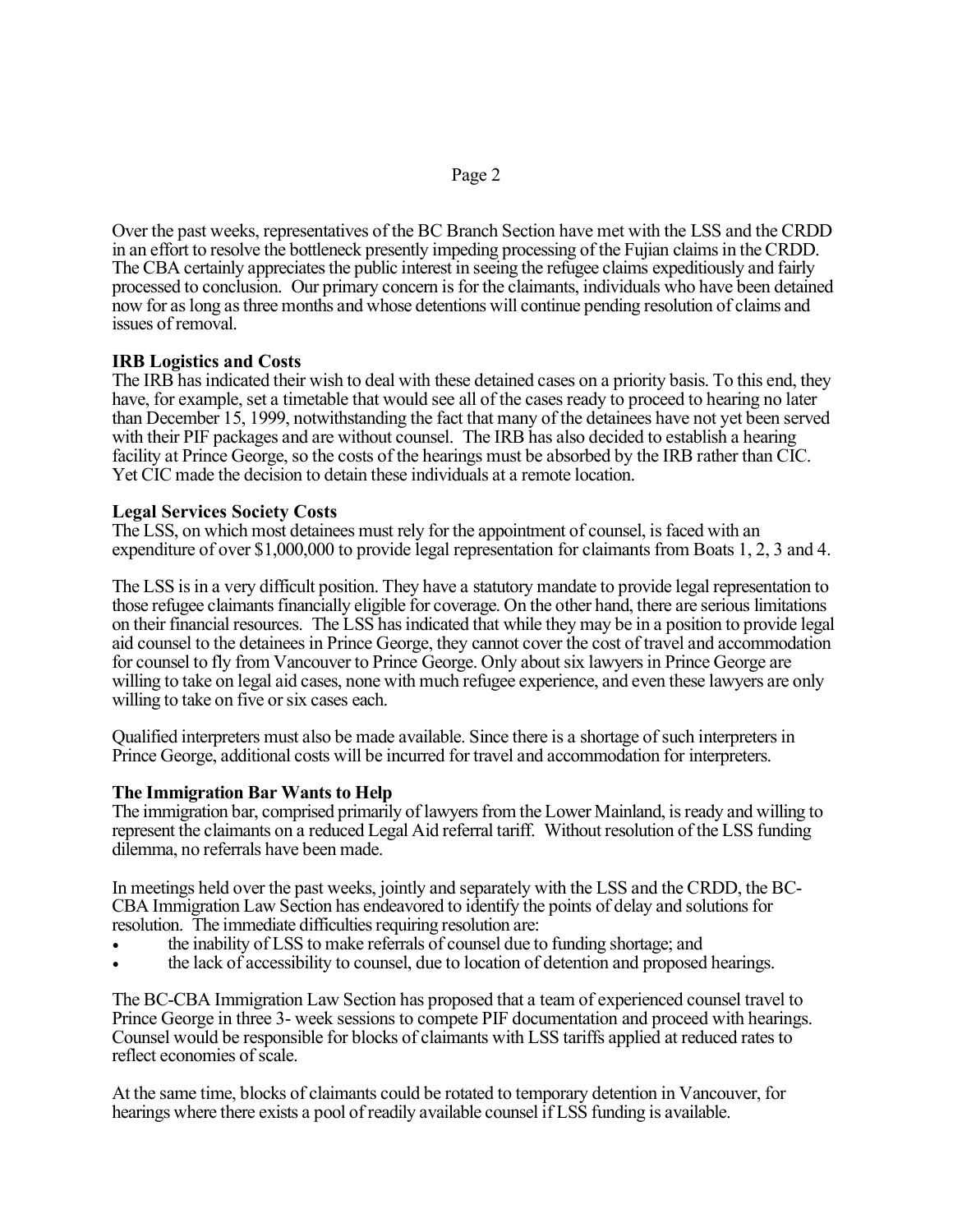The Bar's offer to handle the claims through block referral at reduced tariff rates is made with the sincere desire to have these claims resolved efficiently, properly and expeditiously. We want to avoid sacrifice of individual rights to representation, the risk of legal challenges of decisions, or challenges to any LSS refusals of referral, with consequent delay.

The LSS has recently commenced a process of requesting counsel bids for representation of blocks of claimants, with all hearings to be held in Prince George on an expedited basis. It is not known whether this process for reducing the tariff through bidding will result in adequate numbers of counsel being referred, or adequate funding being allocated. We continue to be concerned with issues of quality and quantity of counsel facilitated through this process.

## **The Federal Government Must Do Its Part**

Resolution of the current difficulties requires Federal and BC Government assurances of funding to the LSS, and CIC commitment to facilitate at least some hearings in Vancouver. Funding and legal resources for Vancouver hearings are viable, there are practical limits on both if hearings are exclusively held in Prince George.

So long as detention and hearings are limited to BC resources, and if detention is absolutely necessary (we do not concede that point), then solutions must be found to facilitate counsel representation. Transferring detainees to the Lower Mainland for hearings may allow the LSS to fund representation within its existing budget. Alternatively or concurrently, adequate funding for provision of legal representation in Prince George must be ensured, to cover travel and accommodation costs for a team of lawyers and interpreters (six to ten of each) going to Prince George to meet with clients, prepare their PIFs, and represent them at hearings.

We suggest that CIC bear responsibility for ensuring funding for the following reasons:

- immigration is a federal responsibility;
- in processing refugee claimants, a duty of fairness is required;
- the LSS does not have funding to absorb the demand presented by the migrants; and
- failure to construct a system that allows counsel to participate will result in voluminous and unnecessary litigation, creating a further drain on the resources of all concerned.

The cost of travel and accommodation for lawyers and interpreters going to Prince George is relatively modest. A return flight from Vancouver to Prince George, booked 7 days in advance, costs \$170. An additional \$170 per day will cover each person's hotel (\$110 single occupancy), ground transport (\$20) and meals (\$50). The total cost for 10 lawyers and 10 interpreters would be \$3,400 per day. Assuming these teams of lawyers and interpreters were able to do one case each per day for preparation and one case per day for hearing, the total time required to process claims for the 240 applicants would be 48 days, for a total cost of \$163,200. Assuming each of the 20 team members made six trips, total transportation costs would be \$20,400. A total cost of about \$180,000 is a very generous estimate.

CIC quickly dedicated resources to meet its obligations at port of entry examination and referral in a timely manner, because the situation required that it be done. It is now incumbent on the Federal and BC Governments to ensure that proper resources are dedicated to the IRB and to the LSS, so they can carry out their responsibilities in a fair and responsible manner. Legal counsel are prepared to assist in facilitating timely hearings of the claims. We are handcuffed because neither the Federal Government